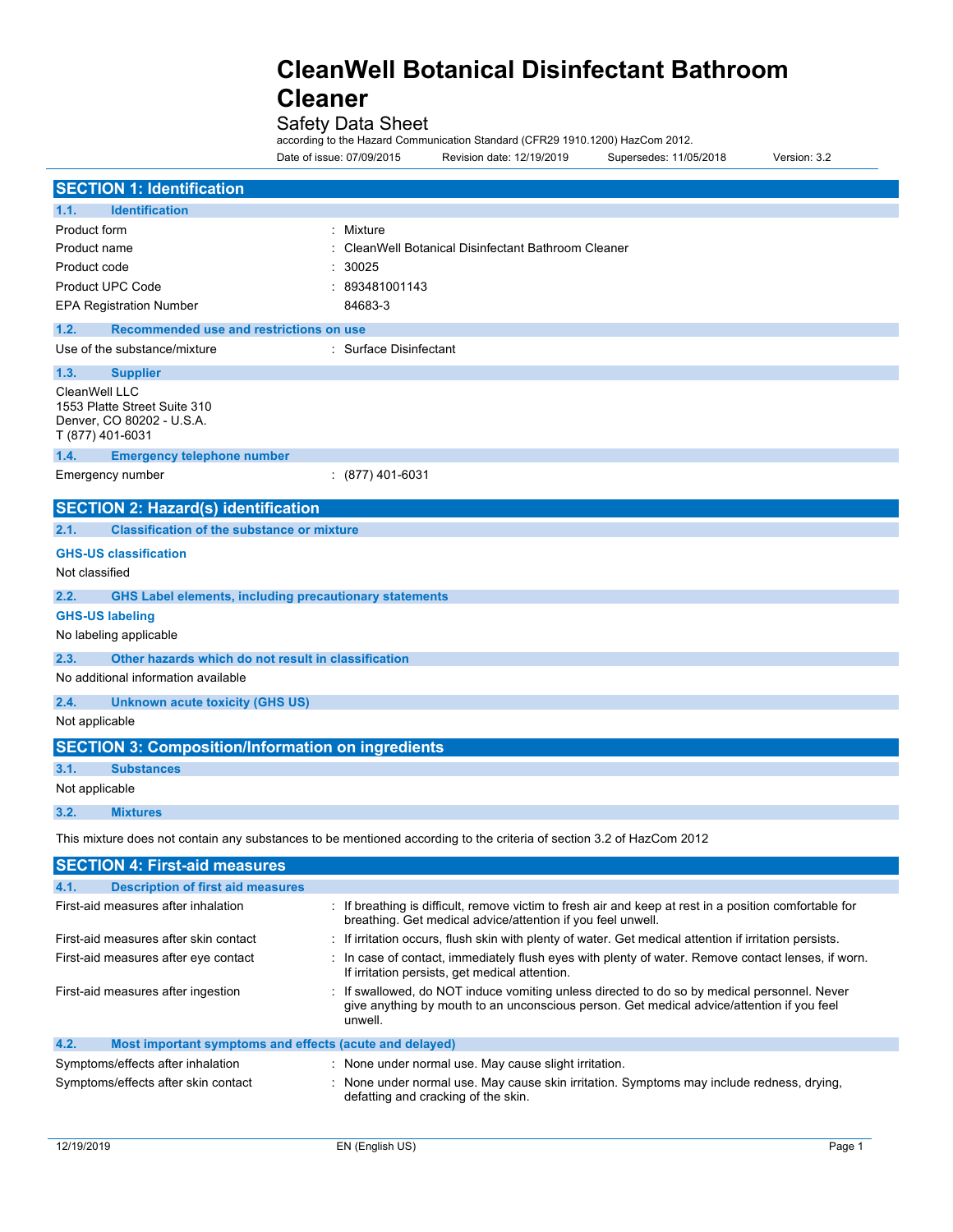Safety Data Sheet

according to the Hazard Communication Standard (CFR29 1910.1200) HazCom 2012.

| according to the Hazard Communication Standard (CFR29 1910.1200) HazCom 2012.                |                                                                                                                                                  |  |  |  |  |
|----------------------------------------------------------------------------------------------|--------------------------------------------------------------------------------------------------------------------------------------------------|--|--|--|--|
| Symptoms/effects after eye contact                                                           | : May cause eye irritation. Symptoms may include discomfort or pain, excess blinking and tear<br>production, with possible redness and swelling. |  |  |  |  |
| Symptoms/effects after ingestion                                                             | : None under normal use. May be harmful if swallowed.                                                                                            |  |  |  |  |
| 4.3.<br>Immediate medical attention and special treatment, if necessary                      |                                                                                                                                                  |  |  |  |  |
| possible).                                                                                   | Symptoms may not appear immediately. In case of accident or if you feel unwell, seek medical advice immediately (show the label or SDS where     |  |  |  |  |
| <b>SECTION 5: Fire-fighting measures</b>                                                     |                                                                                                                                                  |  |  |  |  |
| Suitable (and unsuitable) extinguishing media<br>5.1.                                        |                                                                                                                                                  |  |  |  |  |
| Suitable extinguishing media                                                                 | : Treat for surrounding material.                                                                                                                |  |  |  |  |
| Unsuitable extinguishing media                                                               | : None known.                                                                                                                                    |  |  |  |  |
| 5.2.<br>Specific hazards arising from the chemical                                           |                                                                                                                                                  |  |  |  |  |
| Fire hazard                                                                                  | : None known.                                                                                                                                    |  |  |  |  |
| Reactivity                                                                                   | : No dangerous reaction known under conditions of normal use.                                                                                    |  |  |  |  |
| 5.3.<br>Special protective equipment and precautions for fire-fighters                       |                                                                                                                                                  |  |  |  |  |
| Protection during firefighting                                                               | Keep upwind of fire. Wear full fire fighting turn-out gear (full Bunker gear) and respiratory<br>protection (SCBA).                              |  |  |  |  |
| <b>SECTION 6: Accidental release measures</b>                                                |                                                                                                                                                  |  |  |  |  |
| 6.1.<br>Personal precautions, protective equipment and emergency procedures                  |                                                                                                                                                  |  |  |  |  |
| General measures                                                                             | : Use personal protection recommended in Section 8. Keep unnecessary personnel away from<br>the release.                                         |  |  |  |  |
| 6.1.1.<br>For non-emergency personnel                                                        |                                                                                                                                                  |  |  |  |  |
| No additional information available                                                          |                                                                                                                                                  |  |  |  |  |
| 6.1.2.<br>For emergency responders                                                           |                                                                                                                                                  |  |  |  |  |
| No additional information available                                                          |                                                                                                                                                  |  |  |  |  |
| 6.2.<br><b>Environmental precautions</b>                                                     |                                                                                                                                                  |  |  |  |  |
| No additional information available                                                          |                                                                                                                                                  |  |  |  |  |
| 6.3.<br>Methods and material for containment and cleaning up                                 |                                                                                                                                                  |  |  |  |  |
| For containment                                                                              | Contain and/or absorb spill, then place in a suitable container.                                                                                 |  |  |  |  |
| Methods for cleaning up                                                                      | Thoroughly wash the area with water after a spill or leak.                                                                                       |  |  |  |  |
| 6.4.<br><b>Reference to other sections</b>                                                   |                                                                                                                                                  |  |  |  |  |
| For further information refer to section 8: "Exposure controls/personal protection"          |                                                                                                                                                  |  |  |  |  |
| <b>SECTION 7: Handling and storage</b>                                                       |                                                                                                                                                  |  |  |  |  |
| 7.1.<br><b>Precautions for safe handling</b>                                                 |                                                                                                                                                  |  |  |  |  |
| Precautions for safe handling                                                                | : Avoid contact with skin and eyes. Avoid breathing spray. Do not swallow. Handle and open                                                       |  |  |  |  |
|                                                                                              | container with care. When using do not eat, drink or smoke.                                                                                      |  |  |  |  |
| Hygiene measures                                                                             | : Wash hands with water as a precaution.                                                                                                         |  |  |  |  |
| 7.2.<br>Conditions for safe storage, including any incompatibilities                         |                                                                                                                                                  |  |  |  |  |
| Storage conditions                                                                           | : Keep out of the reach of children. Keep container tightly closed. Store at room temperature.                                                   |  |  |  |  |
|                                                                                              |                                                                                                                                                  |  |  |  |  |
| <b>SECTION 8: Exposure controls/personal protection</b><br>8.1.<br><b>Control parameters</b> |                                                                                                                                                  |  |  |  |  |
| No additional information available                                                          |                                                                                                                                                  |  |  |  |  |
|                                                                                              |                                                                                                                                                  |  |  |  |  |
| 8.2.<br><b>Appropriate engineering controls</b>                                              |                                                                                                                                                  |  |  |  |  |
| Appropriate engineering controls                                                             | : No special precuations.                                                                                                                        |  |  |  |  |
| Environmental exposure controls                                                              | : Maintain levels below Community environmental protection thresholds.                                                                           |  |  |  |  |
| 8.3.<br>Individual protection measures/Personal protective equipment                         |                                                                                                                                                  |  |  |  |  |

### **Hand protection:**

None necessary under normal conditions of use.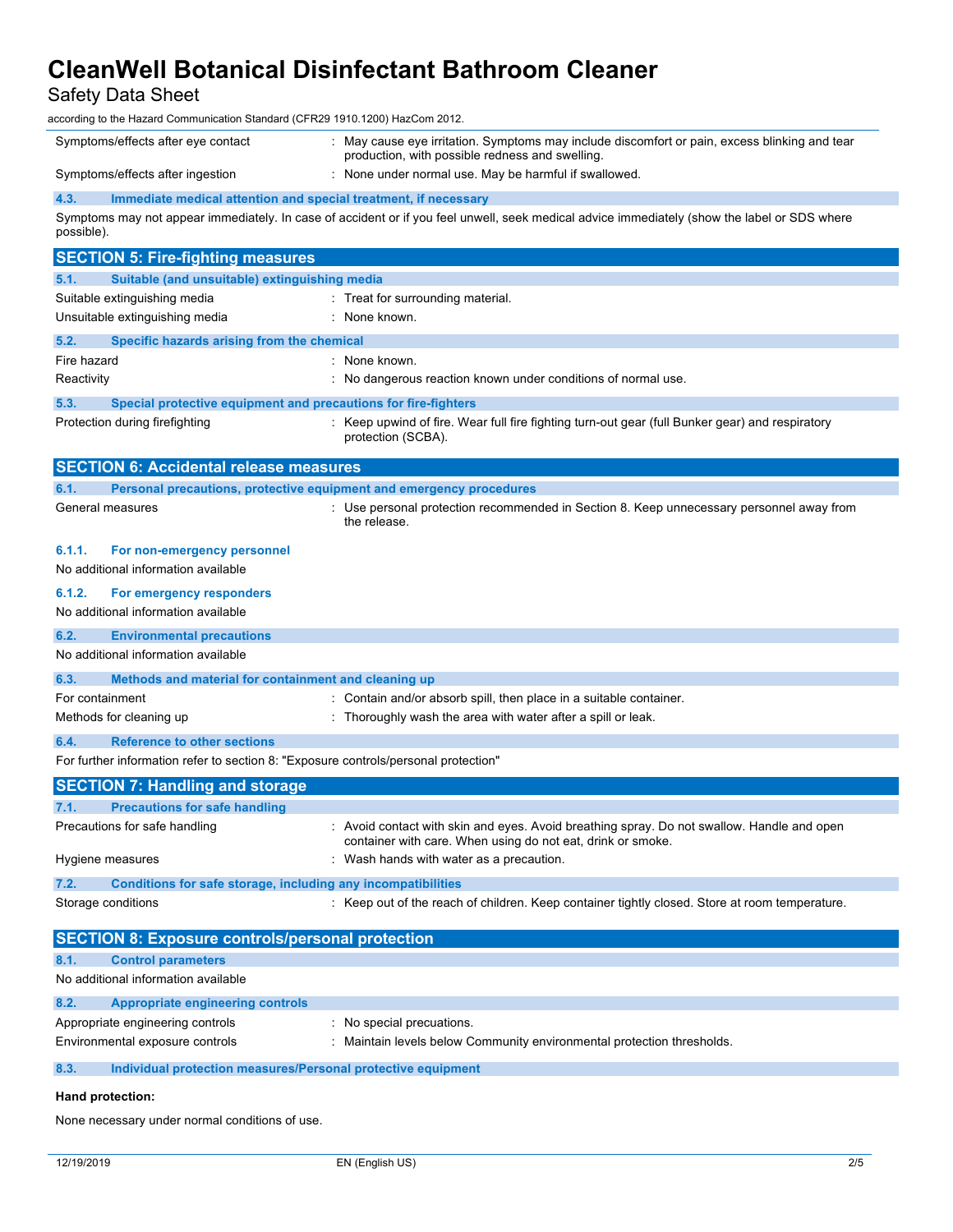## Safety Data Sheet

according to the Hazard Communication Standard (CFR29 1910.1200) HazCom 2012.

### **Eye protection:**

None necessary under normal conditions of use.

### **Skin and body protection:**

None necessary under normal conditions of use.

### **Respiratory protection:**

None necessary under normal conditions of use.

### **Other information:**

Handle according to established industrial hygiene and safety practices.

| <b>SECTION 9: Physical and chemical properties</b>            |                          |  |
|---------------------------------------------------------------|--------------------------|--|
| 9.1.<br>Information on basic physical and chemical properties |                          |  |
| Physical state                                                | : Liquid                 |  |
| Appearance                                                    | Clear, water-thin liquid |  |
| Color                                                         | Clear, colorless liquid  |  |
| Odor                                                          | Orange Citrus            |  |
| Odor threshold                                                | No data available        |  |
| pН                                                            | $4 - 5$                  |  |
| Melting point                                                 | As per water             |  |
| Freezing point                                                | As per water             |  |
| Boiling point                                                 | As per water             |  |
| Flash point                                                   | Not applicable           |  |
| Relative evaporation rate (butyl acetate=1)                   | As per water             |  |
| Flammability (solid, gas)                                     | Not flammable            |  |
| Vapor pressure                                                | As per water             |  |
| Relative vapor density at 20 °C                               | As per water             |  |
| Relative density                                              | $1.00 - 1.02$            |  |
| Solubility                                                    | As per water             |  |
| Partition coefficient n-octanol/water                         | As per water             |  |
| Auto-ignition temperature                                     | No data available        |  |
| Decomposition temperature                                     | No data available        |  |
| Viscosity, kinematic                                          | As per water             |  |
| Viscosity, dynamic                                            | As per water             |  |
| <b>Explosion limits</b>                                       | No data available        |  |
| <b>Explosive properties</b>                                   | No data available        |  |
| Oxidizing properties                                          | No data available        |  |
| <b>Other information</b><br>9.2.                              |                          |  |
| No additional information available                           |                          |  |
| <b>SECTION 10: Stability and reactivity</b>                   |                          |  |

| 10.1.                                                       | <b>Reactivity</b>                         |  |  |
|-------------------------------------------------------------|-------------------------------------------|--|--|
| No dangerous reaction known under conditions of normal use. |                                           |  |  |
| 10.2.                                                       | <b>Chemical stability</b>                 |  |  |
| Stable under normal storage conditions.                     |                                           |  |  |
| 10.3.                                                       | <b>Possibility of hazardous reactions</b> |  |  |
| No dangerous reaction known under conditions of normal use. |                                           |  |  |
| 10.4.                                                       | <b>Conditions to avoid</b>                |  |  |
| None known.                                                 |                                           |  |  |
| 10.5.                                                       | <b>Incompatible materials</b>             |  |  |
| None known.                                                 |                                           |  |  |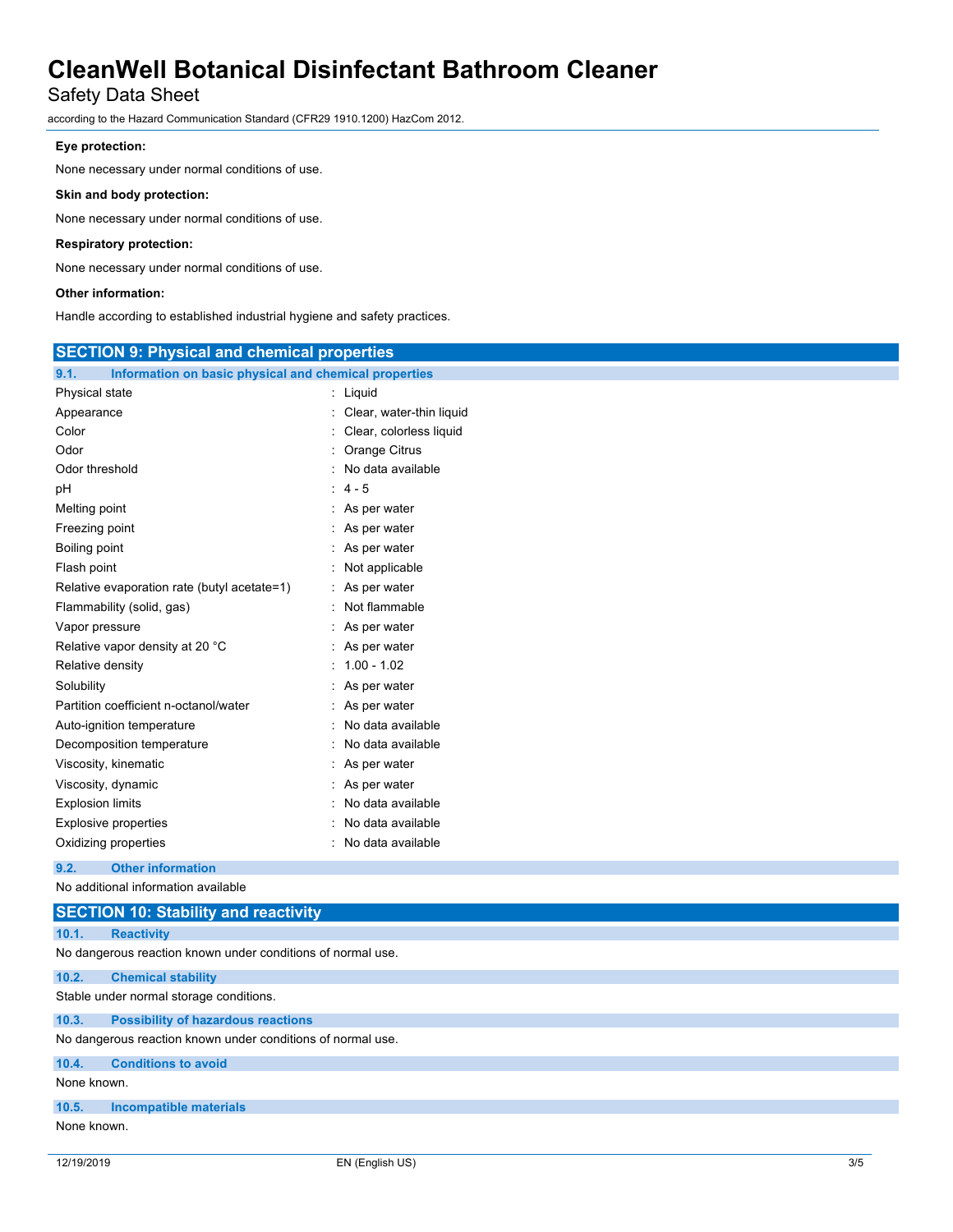Safety Data Sheet

according to the Hazard Communication Standard (CFR29 1910.1200) HazCom 2012.

| <b>Hazardous decomposition products</b><br>10.6.      |                                                                                                                                                  |
|-------------------------------------------------------|--------------------------------------------------------------------------------------------------------------------------------------------------|
|                                                       |                                                                                                                                                  |
| None known.                                           |                                                                                                                                                  |
| <b>SECTION 11: Toxicological information</b>          |                                                                                                                                                  |
| 11.1.<br>Information on toxicological effects         |                                                                                                                                                  |
| Acute toxicity (oral)                                 | : Not classified                                                                                                                                 |
| Acute toxicity (dermal)                               | Not classified                                                                                                                                   |
| Acute toxicity (inhalation)                           | Not classified                                                                                                                                   |
| Skin corrosion/irritation                             | Not classified                                                                                                                                   |
| Serious eye damage/irritation                         | : Not classified                                                                                                                                 |
| Respiratory or skin sensitization                     | Not classified                                                                                                                                   |
| Germ cell mutagenicity                                | Not classified                                                                                                                                   |
| Carcinogenicity                                       | : Not classified                                                                                                                                 |
| Reproductive toxicity                                 | : Not classified                                                                                                                                 |
| Specific target organ toxicity – single exposure      | : Not classified                                                                                                                                 |
| Specific target organ toxicity – repeated<br>exposure | : Not classified                                                                                                                                 |
| Aspiration hazard                                     | : Not classified                                                                                                                                 |
| Symptoms/effects after inhalation                     | : None under normal use. May cause slight irritation.                                                                                            |
| Symptoms/effects after skin contact                   | None under normal use. May cause skin irritation. Symptoms may include redness, drying,<br>defatting and cracking of the skin.                   |
| Symptoms/effects after eye contact                    | : May cause eye irritation. Symptoms may include discomfort or pain, excess blinking and tear<br>production, with possible redness and swelling. |
| Symptoms/effects after ingestion                      | : None under normal use. May be harmful if swallowed.                                                                                            |
| <b>SECTION 12: Ecological information</b>             |                                                                                                                                                  |
|                                                       |                                                                                                                                                  |

### **12.1. Toxicity**

Ecology - general : No known significant effects or critical hazards.

| 12.2.                                                    | <b>Persistence and degradability</b> |                                                    |  |  |
|----------------------------------------------------------|--------------------------------------|----------------------------------------------------|--|--|
| <b>CleanWell Botanical Disinfectant Bathroom Cleaner</b> |                                      |                                                    |  |  |
| Persistence and degradability                            |                                      | Not established.                                   |  |  |
| 12.3.                                                    | <b>Bioaccumulative potential</b>     |                                                    |  |  |
| <b>CleanWell Botanical Disinfectant Bathroom Cleaner</b> |                                      |                                                    |  |  |
| Bioaccumulative potential                                |                                      | Not established.                                   |  |  |
| 12.4.<br><b>Mobility in soil</b>                         |                                      |                                                    |  |  |
| No additional information available                      |                                      |                                                    |  |  |
| 12.5.                                                    | <b>Other adverse effects</b>         |                                                    |  |  |
| Effect on the global warming                             |                                      | No known ecological damage caused by this product. |  |  |
| <b>SECTION 13: Disposal considerations</b>               |                                      |                                                    |  |  |
| 13.1.<br><b>Disposal methods</b>                         |                                      |                                                    |  |  |

Product/Packaging disposal recommendations : Dispose in a safe manner in accordance with local/national regulations. Do not reuse container. Recycle empty containers where allowed.

### **SECTION 14: Transport information**

**Department of Transportation (DOT)**

In accordance with DOT

Not regulated

### **SECTION 15: Regulatory information**

### **15.1. US Federal regulations**

All components of this product are listed, or excluded from listing, on the United States Environmental Protection Agency Toxic Substances Control Act (TSCA) inventory.